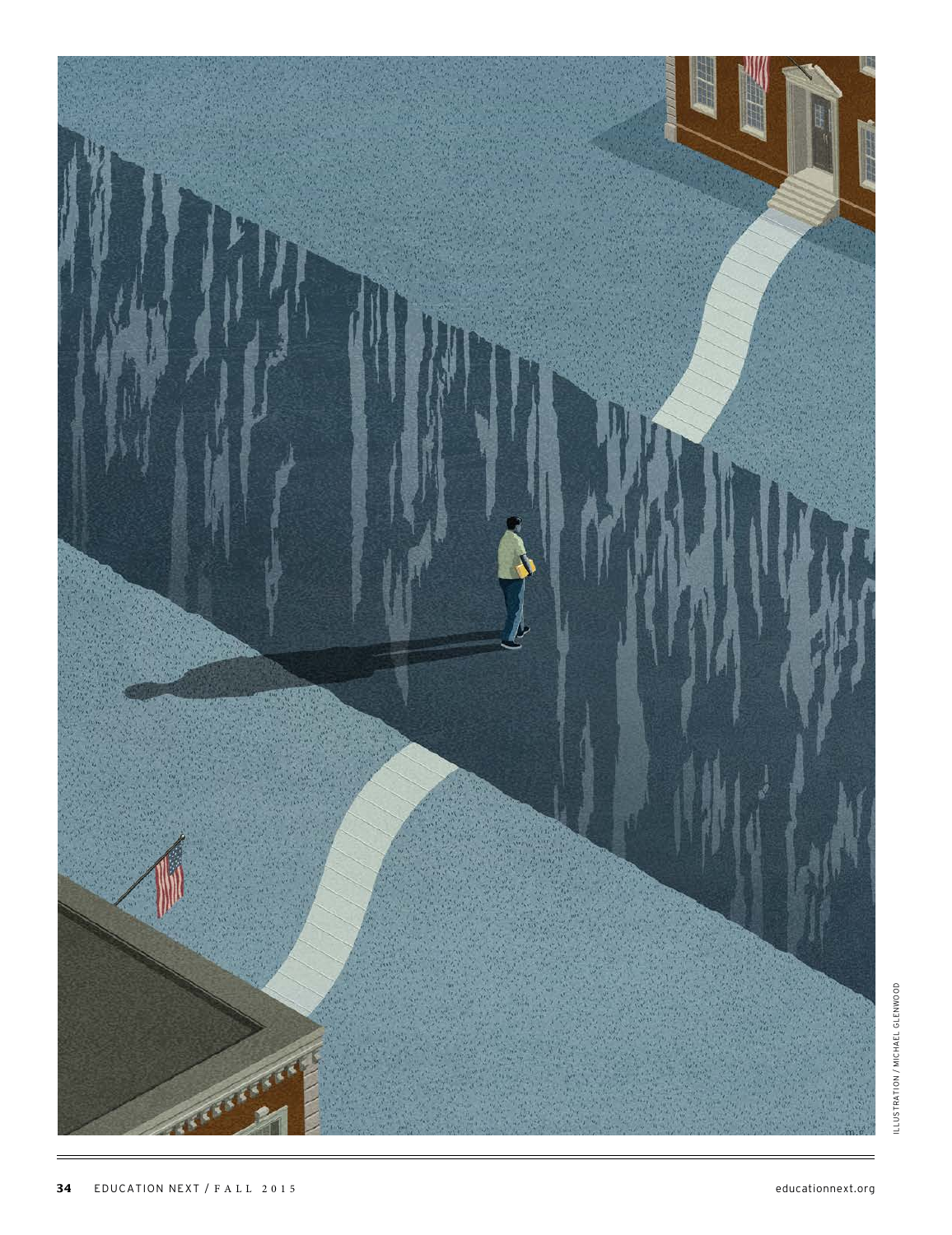# THE MYTH ABOUT THE SPECIAL EDUCATION GAP

# CHARTER ENROLLMENTS DRIVEN BY PARENTAL CHOICES, NOT DISCRIMINATORY POLICIES

As public schools, charter schools are legally required to educate all students regardless of the difficulties they bring with them into the classroom. Nonetheless, many are concerned that the charter sector fails to educate all comers. Charter schools are often criticized for not enrolling similar proportions of students with disabilities as are enrolled in schools operated by the surrounding district. For instance, a recent report by the Government Accountability Office (GAO) found wide gaps between the percentages of students enrolled in special education in charter schools and in surrounding district schools. In New York City, Schools Chancellor Carmen Fariña recently implied that the city's charter schools remove low-performing students in order to increase their aggregate test scores. Last year the New York Times published an op-ed arguing that the seeming success of charter schools in Harlem is driven by their willingness to push out students with disabilities, and that such "charter school refugees" drain district schools of resources.

Only anecdotal evidence has been offered in support of the claim that charter schools systematically remove students with disabilities, and little rigorous research has considered the

underlying causes of the difference between the percentage of charter-school students and district-school students enrolled in special education, the so-called "special education gap." But if we are to adopt sound policies to address such a gap, we need to understand its underlying causes.

In this study, I examine data on all elementary-school students in certain years in New York City and Denver, Colorado, to estimate the relative importance of various factors that appear to be contributing to a special education gap. My findings suggest that the gap, though real, is not as disturbing as it might seem. Two key drivers of the gap are differences in rates of students being classified as having a Specific Learning Disability (SLD) and the rates at which students who do not have disabilities move from one sector to the other. Neither factor indicates that charter schools are driving special education students away from their doors. Further, the size of the gap is determined largely by differences among students with mild rather than severe learning difficulties.

Both New York City and Denver are considered leaders in the charter school movement. Each city has experienced rapid

by MARCUS A. WINTERS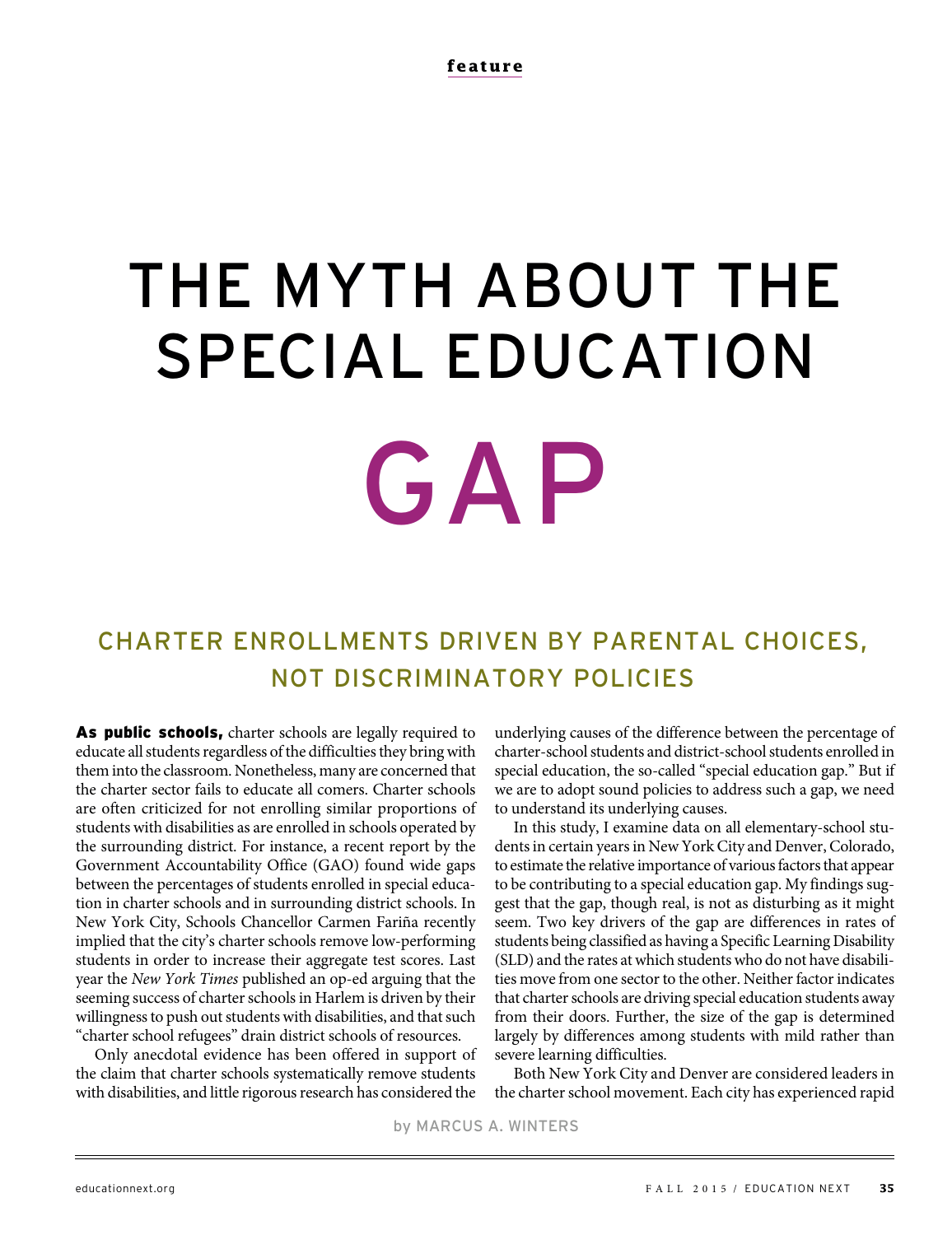expansion of the charter school sector in recent years. While the evidence for the effectiveness of charter schools nationwide is mixed, research has found that the charter schools in these cities are on average more effective than district schools in raising student test scores.

In my prior work on middle schools, I found that the special education gap in Denver was almost exclusively caused by differences in the rates at which students with disabilities and students without disabilities apply to charter schools in gateway grades (that is, when all students are entering school initially or graduating from elementary to middle school, for example). In this article, I identify key factors that contribute to the gap during the elementary-school years.

Although the data are richer for Denver than for New York City, my essential findings from the two cities are remarkably similar. In both, the relatively low enrollment of students with severe disabilities in charter schools accounts for very little of the gap, as there are very few of these students in either school sector.

In New York City, students apply to each individual charter school directly. Unfortunately, as a result, I do not have information regarding whether students applied to (but did not enroll in) charter schools in New York City.

The school choice process is more centralized in Denver. Each year, students have the opportunity to state a preference for up to five schools—including charter and district schools. Most parents of students in gateway grades fill out the forms necessary to state a school preference. Thus, in Denver, for school year 2012–13, the data set also includes information about student preferences for schools according to the city's school-choice policy.

### **The Gap in the Two Cities**

As critics have claimed, there is in fact a special education gap in the two cities. In Denver, in 2012-13, the percentage of special-education kindergarten students was 1.8 points higher in district schools than in charters. In grade 5 that difference was



# The percentage of students with severe disabilities is very small in both sectors.

Instead, the special education gap begins in kindergarten, when students classified at a young age as having a speech or language disorder are less likely than other students to apply to charter schools. It grows in part because students enrolled in district elementary schools are considerably more likely to be classified as having an SLD than those enrolled in charter elementary schools. Also, students with disabilities are less likely than students without disabilities to enter charters in non-gateway grades.

### **Data**

Longitudinal student-level data were provided by the departments of education in New York City and Denver. The New York City data cover the school years 2009-10 through 2012-13. The Denver data include 2008-09 through 2013-14. Each data set includes information for the universe of students attending a charter or district school in the respective city.

For each city, the relevant data identify the school in which the student was enrolled that year and indicate whether the student has an Individualized Education Program (IEP), which qualifies him or her for special education services. The data also include the student's particular disability addressed by the IEP. Unique student identifiers allow me to map student movement and classification changes each year.

4.7 percentage points. During the same school year in New York City, the differences at the same two grade levels were about 4 and 7 percentage points, respectively (see Figure 1a).

The paucity of severely disabled students in charter schools is often highlighted in public commentary on the special education gap. It is true that district schools enroll significantly larger percentages of students with relatively severe disability classifications than do charters. As shown in Figure 1b, the share of students with autism is 0.2 percentage points smaller in charters than in district schools in Denver and 1 percentage point smaller in New York City. Results for traumatic brain injury are similar. These differences do not contribute substantially to the overall special-education gap, however, as the percentage of students with severe disabilities is very small in both sectors.

Students who are identified as having speech and language disabilities play a much larger role in the gap story, especially among students in kindergarten (see Figure 1c). About 41 percent of the gap in kindergarten in New York City and 50 percent of the kindergarten gap in Denver is caused by the differential presence of this type of student. But few students classified in this manner early on continue to be identified as in need of special services. As a result, the gap between charters and districts for students with this type of disability declines to the point of insignificance in later grades.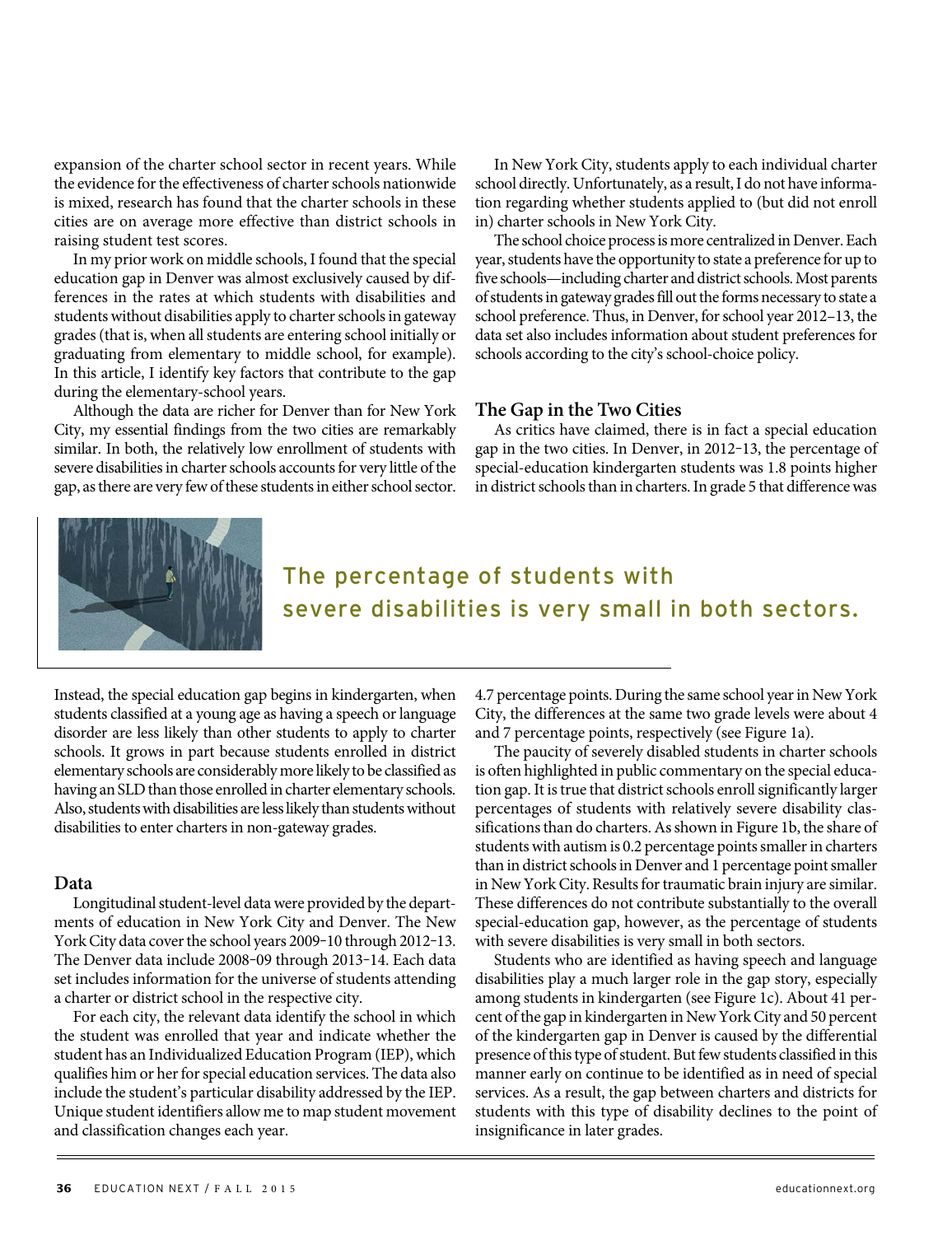# **feature** EXPLAINING THE GAP WINTERS

# **Breaking Down the Special Education Gap (Figure 1)**

**(1a)** The special education gap begins in kindergarten. **(1b)** The percentage of students with autism is very



**(1c)** Students who at a young age are classified as having a speech or language disorder are less likely than other students to apply to charter schools.





NOTE: Data are for the 2012-13 school year. **SOURCE:** Author's calculations

small in both sectors.



**(1d)** The gap grows in part because students enrolled in district schools are more likely than those enrolled in charter schools to be classified as having a specific learning disability.

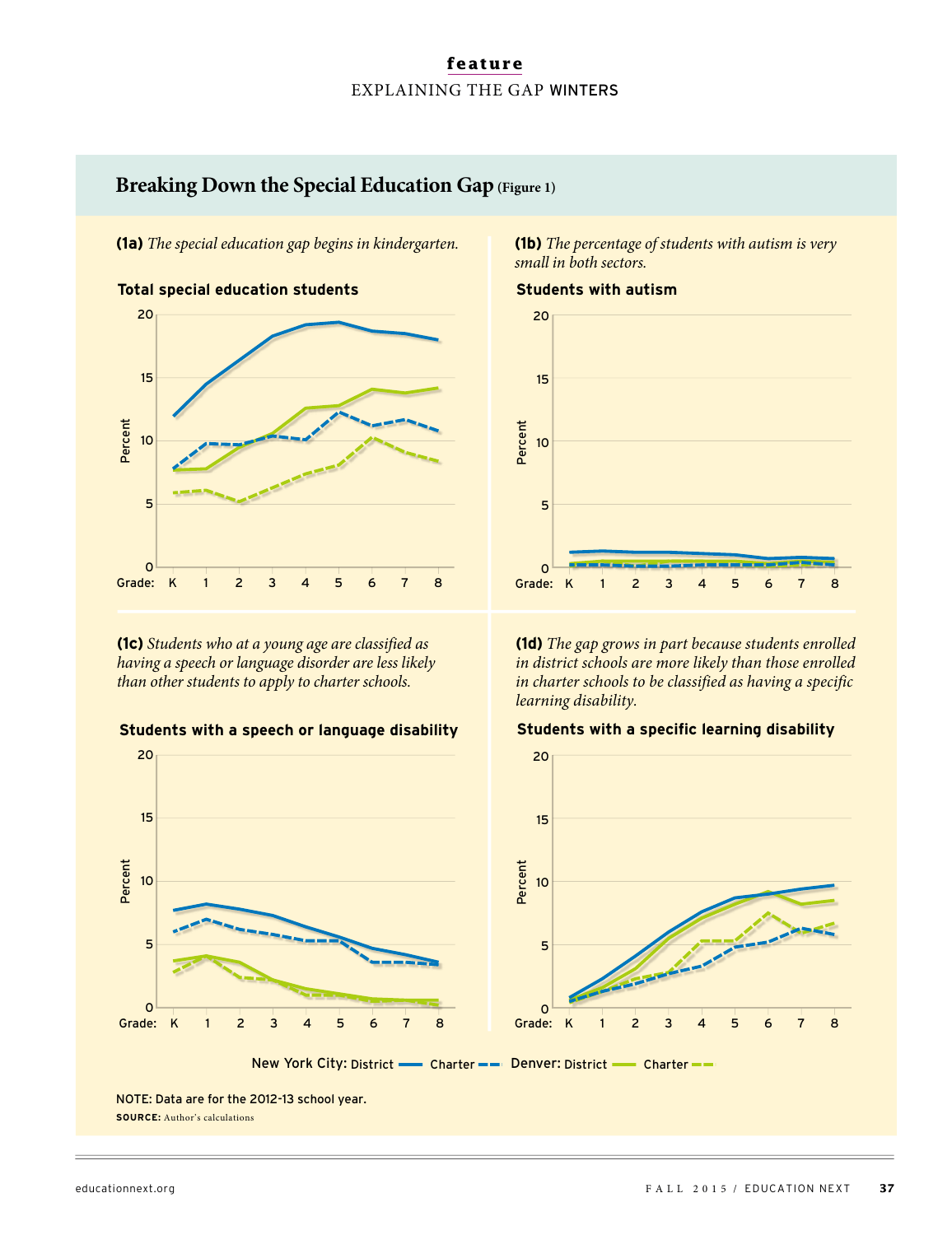

Only a small percentage of students in either sector are classified as having a Specific Learning Disability (SLD) in kindergarten, but the growth of SLD enrollments is more rapid in district schools than in charters.

I suspect that the kindergarten gap is driven primarily by the fact that school districts often provide speech and language services to students in need of them prior to entry into kindergarten, and the parents of such students are reluctant to switch to a charter school, thereby interrupting the continuation of these services. As a result, parental choices contribute to the creation

of a special education gap at the very beginning of formal schooling.

The opposite situation prevails for the category of students identified as having an SLD (see Figure 1d). The growth in the special education gap after kindergarten in both cities is driven almost entirely by changes in the percentage of this group of students. Note that only a small percentage in either sector are classified as SLD students in kindergarten. Rather, the percentage increases rapidly from one year to the next as students pass through the elementary grades. But the growth of SLD enrollments is more rapid in district schools than in charters.

Those who focus on more "severe" classifications are ignoring the elephant in the room. SLD is among the mildest special-education classifications. It is also the most subjectively

diagnosed. For example, prior research by Donald MacMillan and Gary Siperstein has indicated that SLD is likely overdiagnosed in district schools.

# **Charter School Application and Enrollment**

Thus far I have discussed the type of disability that contributes the most to the special education gap between district and charter schools. No less important are the main factors that generate the gap: students entering charters may differ from those entering district schools (with respect to their special education needs), and students leaving charters may differ from those leaving district schools. Another factor is classification rates. District and charter schools may differ in their readiness to classify a student as having a disability. This is more likely in the case of mild disabilities, such as speech and language disabilities and SLD. The data allow me to look into each of these potential underlying causes of the gap.



**The Denver data show that students with disabilities are somewhat less likely to apply to attend a charter than are students without disabilities.** 

Figure 1 provides some evidence regarding the types of students who enter into a charter school in kindergarten. Since students who apply to charter schools are assigned to enrollment randomly, we can have some confidence that the characteristics of those who enter charter schools in kindergarten mimic those of the students who apply.

Even if the lotteries are truly random, however, it is possible that students with disabilities who win a spot in a charter school are less likely to actually enroll. Unfortunately, because the results of enrollment lotteries are not centrally collected in New York City, the data set limits the ability to look at the characteristics of charter school applicants there. However, a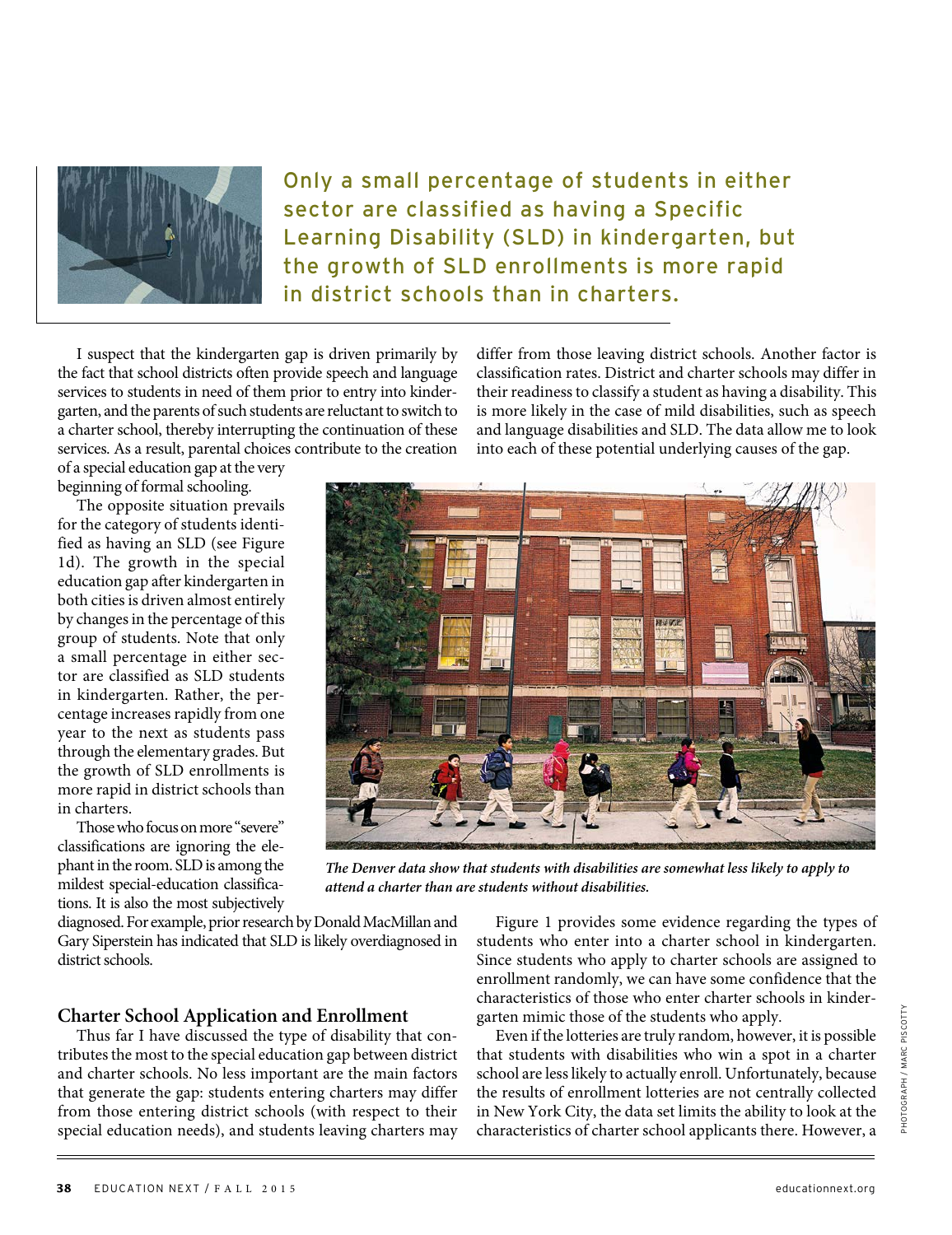# **feature** EXPLAINING THE GAP WINTERS

# **Special Education Students More Likely to Remain in Charters(Figure 2)**

In both New York City and Denver, students with IEPs are significantly and substantially more likely to remain in their kindergarten school if it is a charter than if it is a district school.

![](_page_5_Figure_3.jpeg)

NOTES: Data are for the kindergarten cohort of 2008-09 in Denver and 2009-10 in New York City. **SOURCE:** Author's calculations

unique feature of the Denver data set allows one to observe not only who enrolls in a charter school, but who applies to attend one through the city's universal choice system.

The Denver data show that students with disabilities are somewhat less likely to apply to attend a charter than are students without disabilities. In kindergarten, 5.6 percent of students who listed at least one charter school as one of their five preferences had an IEP, while 7.8 percent of students who did not list a preference for a charter school had an IEP. These numbers are similar to those for actual percentages of students with IEPs enrolled in charter and district schools reported in Figure 1a.

Next, I look at students who leave their schools. If the special education gap is largely driven by charter schools systematically removing students with disabilities, we should expect that students with disabilities would be more likely to exit their school if it is a charter than if it is a district school. In New York City and Denver, this is not the case.

To examine this issue, I restrict each data set to include only students who were enrolled in kindergarten in the first observed year (2008-09 in Denver, 2009-10 in New York City). Figures 2a and 2b describe the percentage of such students who remain

in their original elementary school after a given number of years according to their IEP status in kindergarten. (Results are similar for students who are observed with an IEP at any point in the time period considered.)

The results are again remarkably similar in the two city school systems. In both cities, students with existing IEPs are significantly and substantially more likely to remain in their kindergarten school if it is a charter than if it is a district school. In Denver, four years after entry in kindergarten, 65 percent of students with IEPs remain in their original charter school, compared to 37 percent of students who began in a district school. In New York City, four years after entry in kindergarten, 74 percent of students with IEPs remain in their original charter school, compared to 69 percent of students who began in a district school.

For the kindergarten cohorts of 2008-09 in Denver and 2009‒10 in NYC, the impact of students with IEPs moving across sectors or out of the city school system is to decrease the special education gap in both cities. That's because in both New York and Denver more students with IEPs enter charter schools in grades after kindergarten than exit them.

Of course, we cannot observe the reasons that students exit,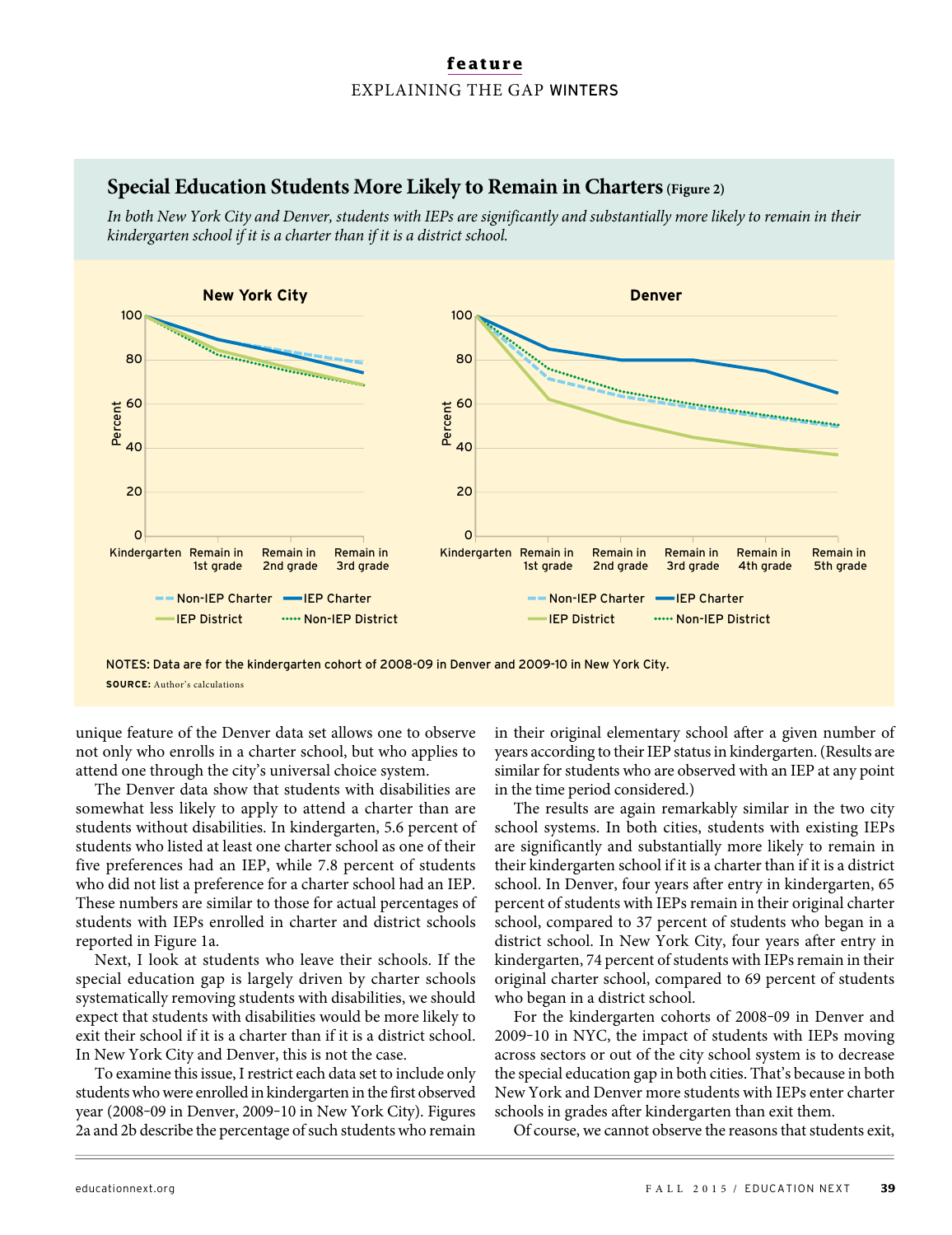![](_page_6_Picture_0.jpeg)

In Denver, four years after entry in kindergarten, 65 percent of students with IEPs remain in their original charter school, compared to 37 percent of students who began in a district school.

and thus I cannot say just how numerous are the incidences of charters (or district schools) counseling out students with disabilities. Nevertheless, the results strongly suggest that the special education gap is not due primarily to students with disabilities exiting the charter sector.

## **The Classification Factor**

As mentioned, the special education gap in elementary schools originates because students with disabilities (especially those related to speech and language) are less likely to enter charter schools in kindergarten. In both cities (especially in Denver), the special education gap grows as students proceed from kindergarten through the 5th grade, and charters classify fewer students as SLD than do district schools.

The gap will grow or contract if students in either sector either receive a new IEP or have their IEP status declassified.

A student with an IEP could exit the city's system entirely or move from one sector to the other.

For both cities, I again restrict the analysis to students who were enrolled in kindergarten in the first observed year. For each year after initial enrollment, I map student classifications and movements within and out of the city's school system. I then quantify the influence of each factor on the change in the percentage of students who have an IEP within a sector. That is, the analysis quantifies how the percentage of students with IEPs in charter schools increased between 2008– 09 and 2009–10 due to students being newly classified into special education, to students with IEPs exiting the sector, and so on.

In Denver, new IEPs increased the percentage of students with IEPs in district schools by 10.4 percentage points and the percentage of students with IEPs in the charter sector by 7.8 percentage points, for an increase in the gap of 2.6 points. In New York, the corresponding figures were 8.9 and 8.3, respectively, which increased the gap by less than 1 point (0.57).

In both cities, students enrolled in charter schools are significantly less likely (and in Denver, substantially less likely) to be newly classified as having an IEP than are students in district schools. In both cities, this difference is driven nearly entirely by the greater probability that a student is classified as SLD in the district-school sector. It is not certain whether students in the district sector are more likely to become in need of special education or whether district procedures are designed to identify more readily that a student is in need of these services. One suspects that both factors are at work.

Mobility of students with IEPs obviously influences the percentage of students enrolled in special education. When a student with an IEP enters into a school, either from outside

![](_page_6_Picture_12.jpeg)

**The special education gap is not due primarily to students with disabilities exiting the charter sector.**

of the system or from the other sector, he has an impact on the receiving sector's percentage of students with IEPs. The exits and entries of students without IEPs also influence the percentage of students who have IEPs within each sector by changing the total number of students in that sector (the denominator of the calculation), even though it has no impact on the number of students with IEPs (the numerator).

Student mobility increases the special education gap largely because of the movement of students who do not have IEPs. As we saw previously, elementaryschool students without IEPs are more likely to enter charter schools in non-gateway grades than are students with IEPs. Each student without an IEP who enters a charter school decreases the percentage of students in the charter sector with an IEP.